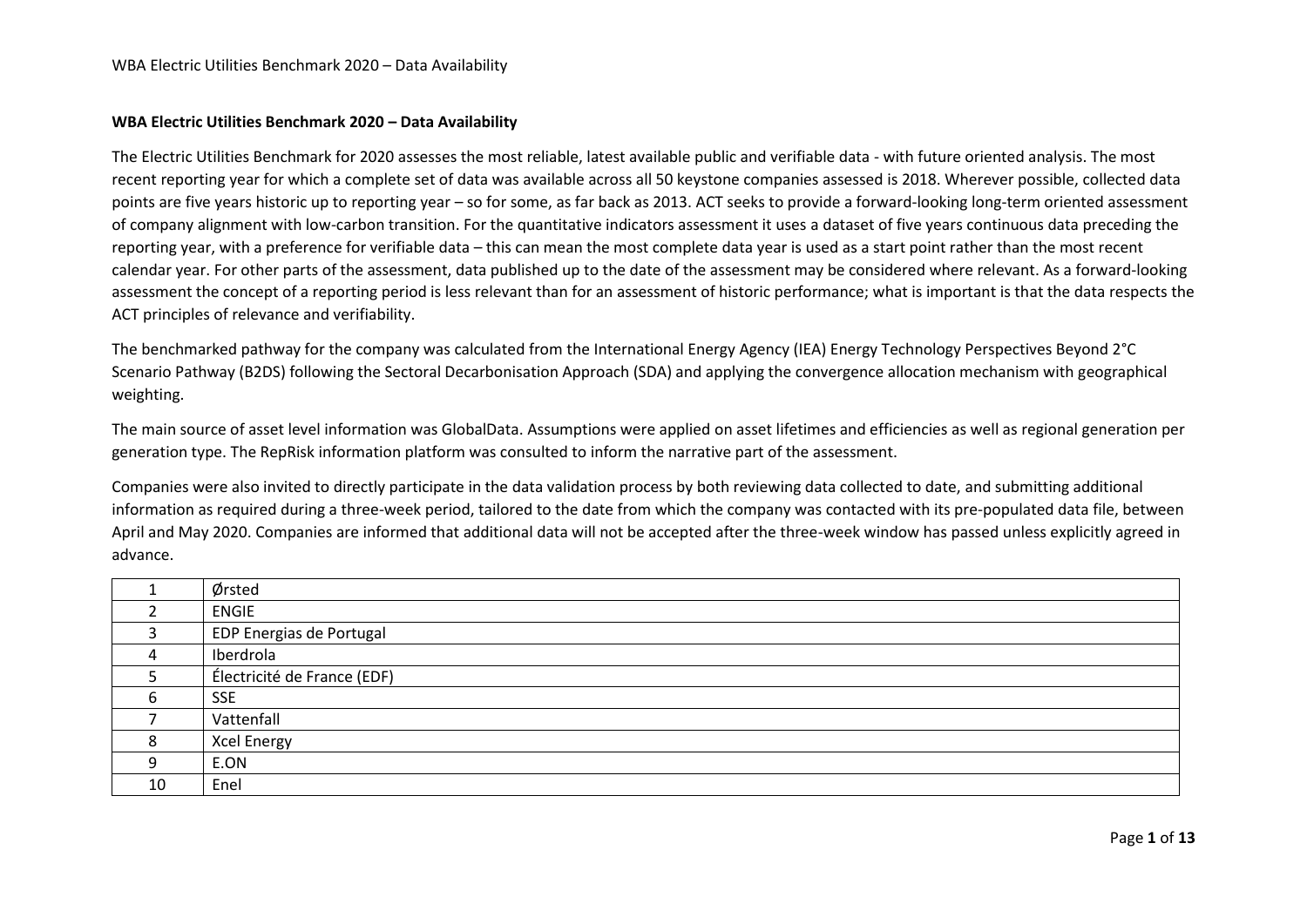| 11          | <b>AES Corporation</b>                               |
|-------------|------------------------------------------------------|
| 12          | <b>Exelon Corporation</b>                            |
| 13          | CLP Holdings(中電集團)                                   |
| 14          | <b>Dominion Energy</b>                               |
| 15          | <b>CEZ Group</b>                                     |
| 16          | Vistra Energy Corp                                   |
| 17          | Eletrobras                                           |
| 18          | <b>Tohoku Electric Power</b>                         |
| 19          | State Power Investment Corporation (SPIC) (国家电力投资集团) |
| 20          | American Electric Power (AEP)                        |
| 21          | <b>RWE</b>                                           |
| 22          | Kyushu Electric Power                                |
| 23          | Kansai Electric Power Company (KEPCO)                |
| 24          | Southern Co                                          |
| 25          | Uniper                                               |
| 26          | Origin Energy                                        |
| 27          | <b>Duke Energy</b>                                   |
| 28          | Perusahaan Listrik Negara (PLN)                      |
| 29          | <b>Tenaga Nasional</b>                               |
| 30          | Chugoku Electric Power Company                       |
| 31          | EnBW Energie Baden-Württemberg                       |
| 32          | Chubu Electric Power                                 |
| 33          | <b>NextEra Energy</b>                                |
| 34          | Pacific Gas and Electric (PG&E)                      |
| 35          | Fortum                                               |
| 36          | <b>AGL Energy</b>                                    |
| 37          | Tokyo Electric Power Company (TEPCO)                 |
| 38          | Taiwan Power Company (台灣電力公司)                        |
| 39<br>$(=)$ | Korea Electric Power Corporation (KEPCO/Hanjeon)     |
| 39<br>$(=)$ | <b>NTPC</b>                                          |
| 41          | <b>Eskom Holdings</b>                                |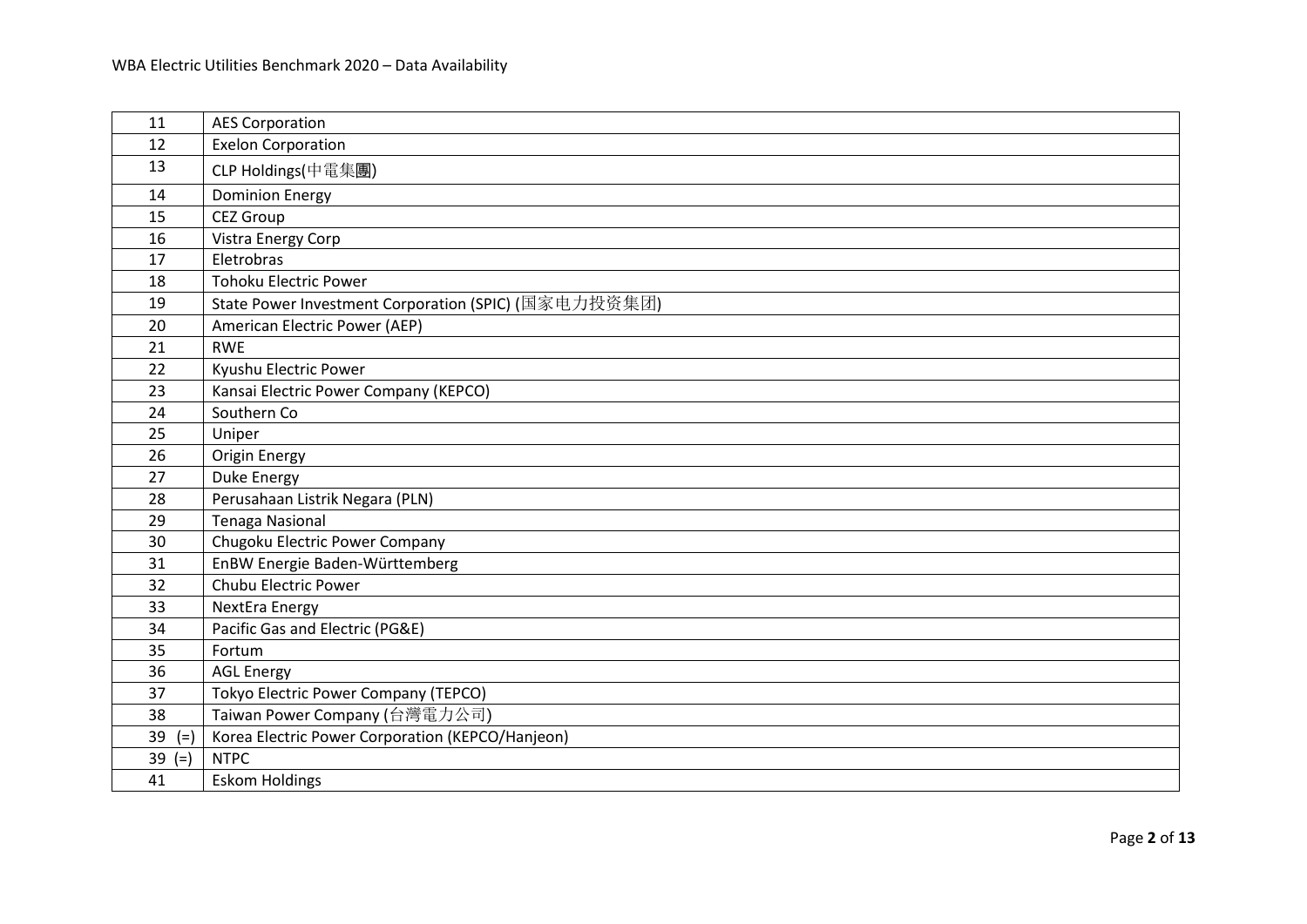| 42 | Inter RAO                                             |
|----|-------------------------------------------------------|
| 43 | Comision Federal de Electricidad (CFE)                |
| 44 | China Three Gorges Corp (中国长江三峡集团)                    |
| 45 | Saudi Electricity Company (SEC)                       |
| 46 | China Huaneng Group (中国华能集团)                          |
| 47 | China Datang Corp (中国大唐集团)                            |
| 48 | China Energy Investment Group (CHN Energy) (国家能源投资集团) |
| 49 | China Huadian Corporation (中国华电集团)                    |
| 50 | Egyptian Electricity Holding Company (EEHC)           |

<span id="page-2-2"></span><span id="page-2-1"></span><span id="page-2-0"></span>

| $\mathbf{1}$   | Ørsted                                                                                                                                                                                                                                                                                                                                                                                                                                        |
|----------------|-----------------------------------------------------------------------------------------------------------------------------------------------------------------------------------------------------------------------------------------------------------------------------------------------------------------------------------------------------------------------------------------------------------------------------------------------|
|                | Ørsted's engagement with the data validation process was limited. For transparency reasons, Ørsted provided confirmation on several points<br>included in the assessment. The company's generation and emissions data came from annual reports (2018-2013). Qualitative information was<br>sourced from a combination of Ørsted's 2019 annual report and its response to the 2019 CDP Climate Change Questionnaire.                           |
| $\overline{2}$ | <b>ENGIE</b>                                                                                                                                                                                                                                                                                                                                                                                                                                  |
|                | Engie did not respond to the data validation process. The company's generation and emissions data came from appendices to the financial<br>statements. Qualitative information was sourced from a combination of Engie's integrated reports, investor presentations, 2018 annual report<br>and its response to the 2019 CDP Climate Change Questionnaire.                                                                                     |
| $\overline{3}$ | EDP Energias de Portugal                                                                                                                                                                                                                                                                                                                                                                                                                      |
|                | EDP engaged with the company data validation process. The feedback integrated related to the company's targets, intangible investments,<br>management & business models. The company's generation and emissions data came from sustainability reports (2018-2013). Qualitative<br>information was sourced from a combination of EDP's 2018 annual and sustainability report and its response to the 2019 CDP Climate Change<br>Questionnaire. |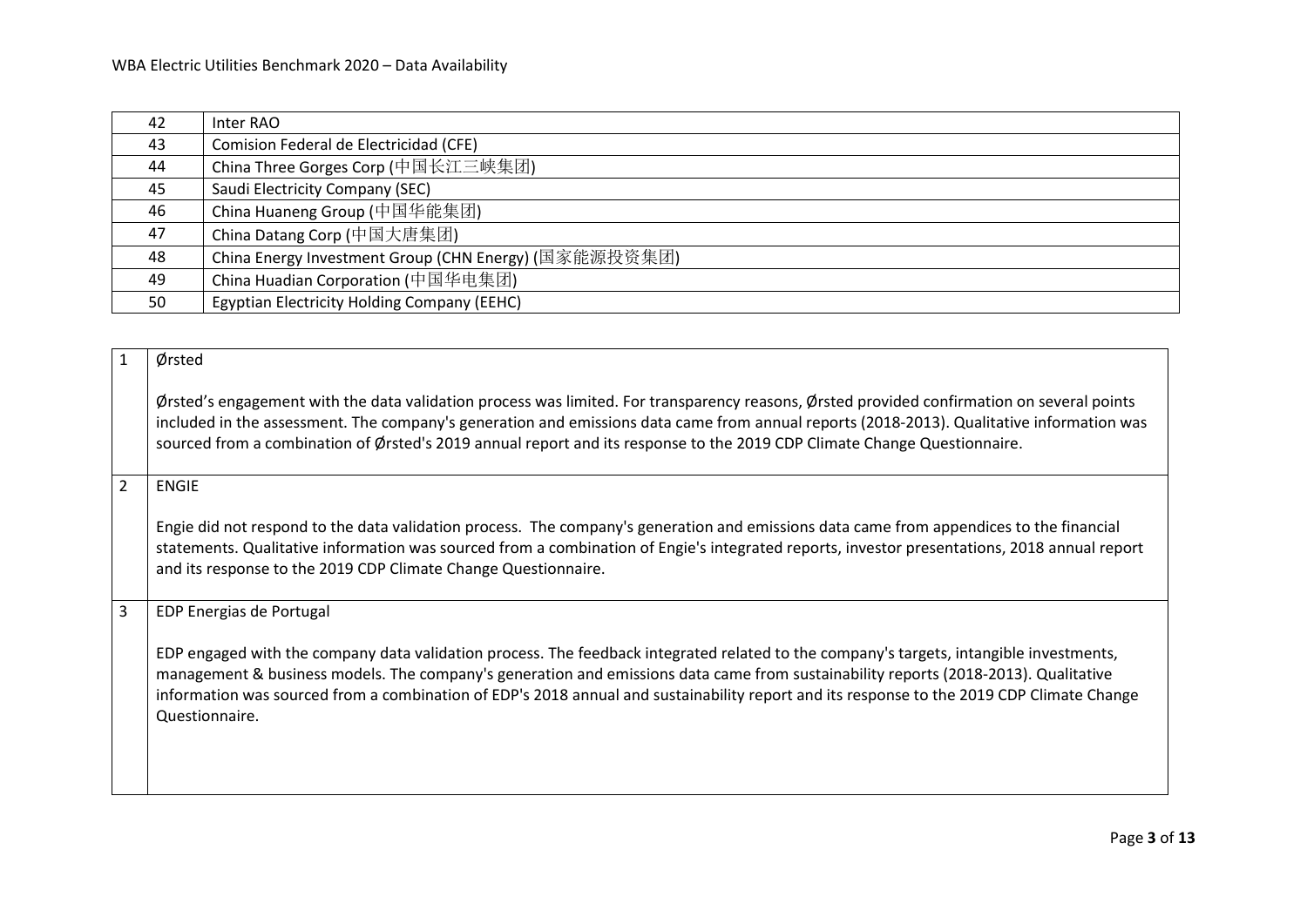<span id="page-3-3"></span><span id="page-3-2"></span><span id="page-3-1"></span><span id="page-3-0"></span>

| $\overline{4}$ | Iberdrola                                                                                                                                                                                                                                                                                                                                                                                                                                                                                                                                                                                                                                                                                                                                                                                    |
|----------------|----------------------------------------------------------------------------------------------------------------------------------------------------------------------------------------------------------------------------------------------------------------------------------------------------------------------------------------------------------------------------------------------------------------------------------------------------------------------------------------------------------------------------------------------------------------------------------------------------------------------------------------------------------------------------------------------------------------------------------------------------------------------------------------------|
|                | Quantitative and qualitative data for the 2018 reporting year and the five previous years was collected from reports shared via the company's<br>website as well as from the company's 2019 CDP Climate Change Questionnaire response. The company engaged in a data validation process to<br>confirm that representative data had been collected and also shared some information on its generating assets.                                                                                                                                                                                                                                                                                                                                                                                 |
| 5              | Électricité de France (EDF)                                                                                                                                                                                                                                                                                                                                                                                                                                                                                                                                                                                                                                                                                                                                                                  |
|                | Data for the assessment was primarily sourced from material available via the company's website and from its 2019 CDP Climate Change<br>Questionnaire response. Details on EDF's newer non-generation business models were not identified which limited assessment for the business<br>model module. The company engaged in the data validation process but without sharing a detailed overview of expected asset<br>decommissioning and new commissioning. The company released new target information after the completion of the original data collection.<br>The overall aim for carbon neutrality by 2050 was applied for the target assessment. It should be noted that the company has recently<br>committed to setting an SBTi approved 1.5-degree target within the next 24 months. |
| 6              | <b>SSE</b>                                                                                                                                                                                                                                                                                                                                                                                                                                                                                                                                                                                                                                                                                                                                                                                   |
|                | SSE has published details on its climate performance and low-carbon transition plan in its annual reports, sustainability reports, publicly<br>available scenario analysis and a detailed CDP response. Only capacity and generation data including purchased power was found for this<br>assessment. There was no engagement during the data validation process. SSE publicly announced it had set well-below 2-degree aligned<br>targets, both for emissions intensity and absolute emissions, through the Science-Based Target initiative on June 17 <sup>th</sup> 2020, however, these were<br>announced too late to be considered in this assessment.                                                                                                                                   |
| $\overline{7}$ | Vattenfall                                                                                                                                                                                                                                                                                                                                                                                                                                                                                                                                                                                                                                                                                                                                                                                   |
|                | Vattenfall engaged with the data validation process for this assessment. Feedback relating to the company's updated targets and recently<br>released 2019 annual report were integrated into the assessment. The company's generation and emissions data came from annual reports<br>(2018-2013). Qualitative information was sourced from a combination of Vattenfall's 2018 & 2019 annual reports and its response to the 2019<br>CDP Climate Change Questionnaire.                                                                                                                                                                                                                                                                                                                        |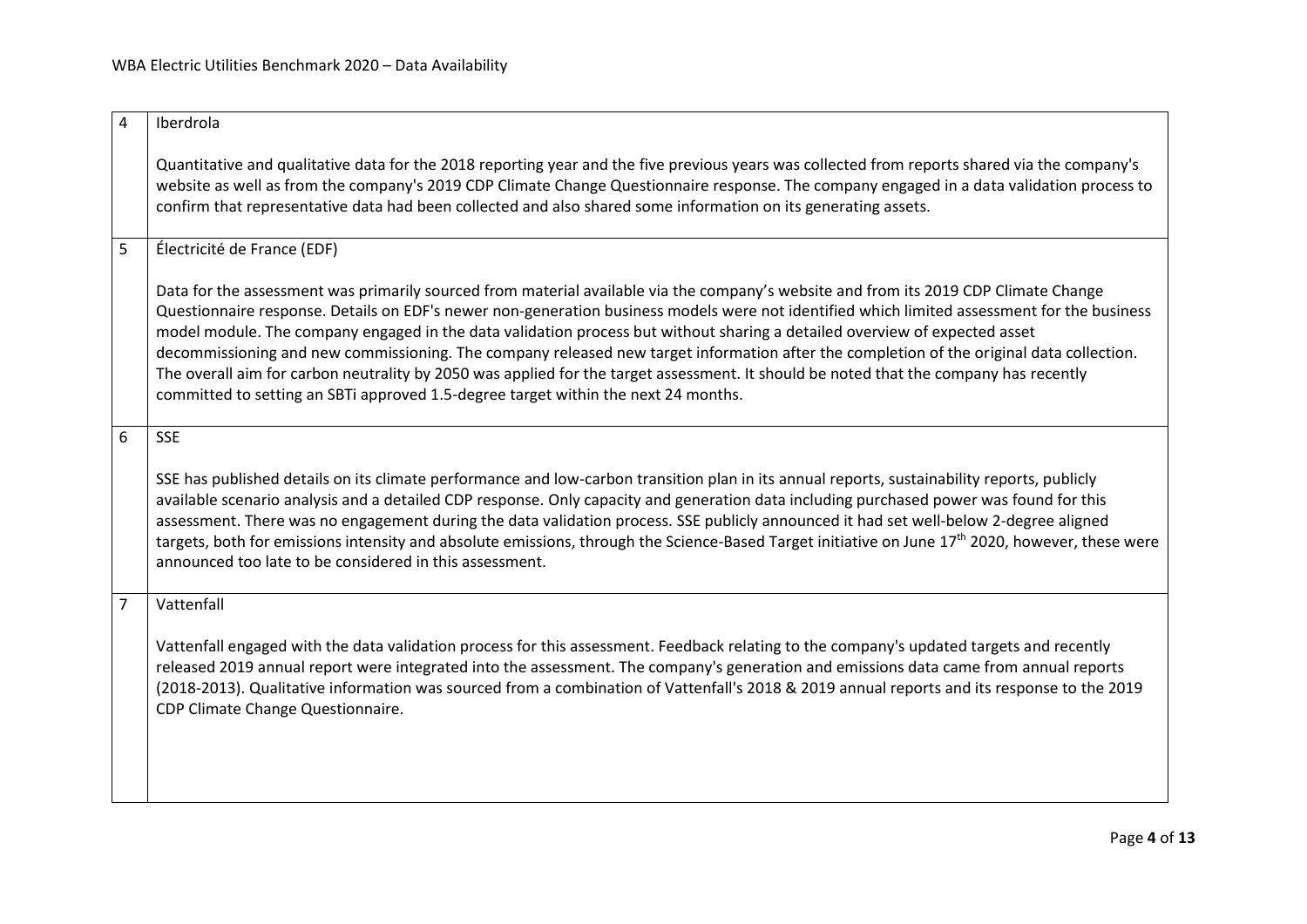<span id="page-4-4"></span><span id="page-4-3"></span><span id="page-4-2"></span><span id="page-4-1"></span><span id="page-4-0"></span>

| 8  | <b>Xcel Energy</b>                                                                                                                                                                                                                                                                                                                                                                                                                                                                                                                                 |
|----|----------------------------------------------------------------------------------------------------------------------------------------------------------------------------------------------------------------------------------------------------------------------------------------------------------------------------------------------------------------------------------------------------------------------------------------------------------------------------------------------------------------------------------------------------|
|    | Xcel Energy Inc did not respond to the data validation process. Data used to complete the assessment came from annual reports, the company<br>website, the "Building a Carbon-free Future" report along with the supporting work in the "Xcel Energy carbon emissions targets and limiting<br>warming to less than 2 degrees C" report. Disclosure around environmental reporting has improved over recent years.                                                                                                                                  |
| 9  | E.ON                                                                                                                                                                                                                                                                                                                                                                                                                                                                                                                                               |
|    | E.ON engaged with the data validation process. The company's generation and emissions data came from annual reports (2018-2016).<br>Generation figures for the years 2013-2015 were not used due to the Uniper spin-off which caused a significant boundary change across 2016-<br>2015. Qualitative information was sourced from a combination of E.ON's 2018 annual & sustainability reports and its response to the 2019 CDP<br>Climate Change Questionnaire.                                                                                   |
| 10 | Enel                                                                                                                                                                                                                                                                                                                                                                                                                                                                                                                                               |
|    | Data for the assessment was primarily sourced from material available via Enel's website and from its 2019 CDP Climate Change Questionnaire<br>response. The company engaged with the data validation process, referring to its 2019 sustainability report released after the completion of the<br>original data collection. This new information was taken into account, if it resulted in changes to the maturity matrix selections applied to assess<br>performance.                                                                            |
| 11 | <b>AES Corporation</b>                                                                                                                                                                                                                                                                                                                                                                                                                                                                                                                             |
|    | AES Corporation did not respond to the data validation process. Data for the assessment was primarily sourced from annual & sustainability<br>reports, its Climate Scenario Report and other material available via AES's website and from its 2019 CDP Climate Change Questionnaire<br>response. For the reporting years 2018 & 2017, AES Corporation does not provide a breakdown of capacity or generation across fuel types. This<br>information was available for the years 2016 and earlier but the approach was not continued in 2017/2018. |
| 12 | <b>Exelon Corporation</b>                                                                                                                                                                                                                                                                                                                                                                                                                                                                                                                          |
|    | Exelon Corporation did not respond to the data validation process. Data used to complete the assessment came from sustainability reports and<br>the company website. Exelon does not report on multiple years for generation, capacity and emissions which makes comparisons over time<br>more difficult.                                                                                                                                                                                                                                          |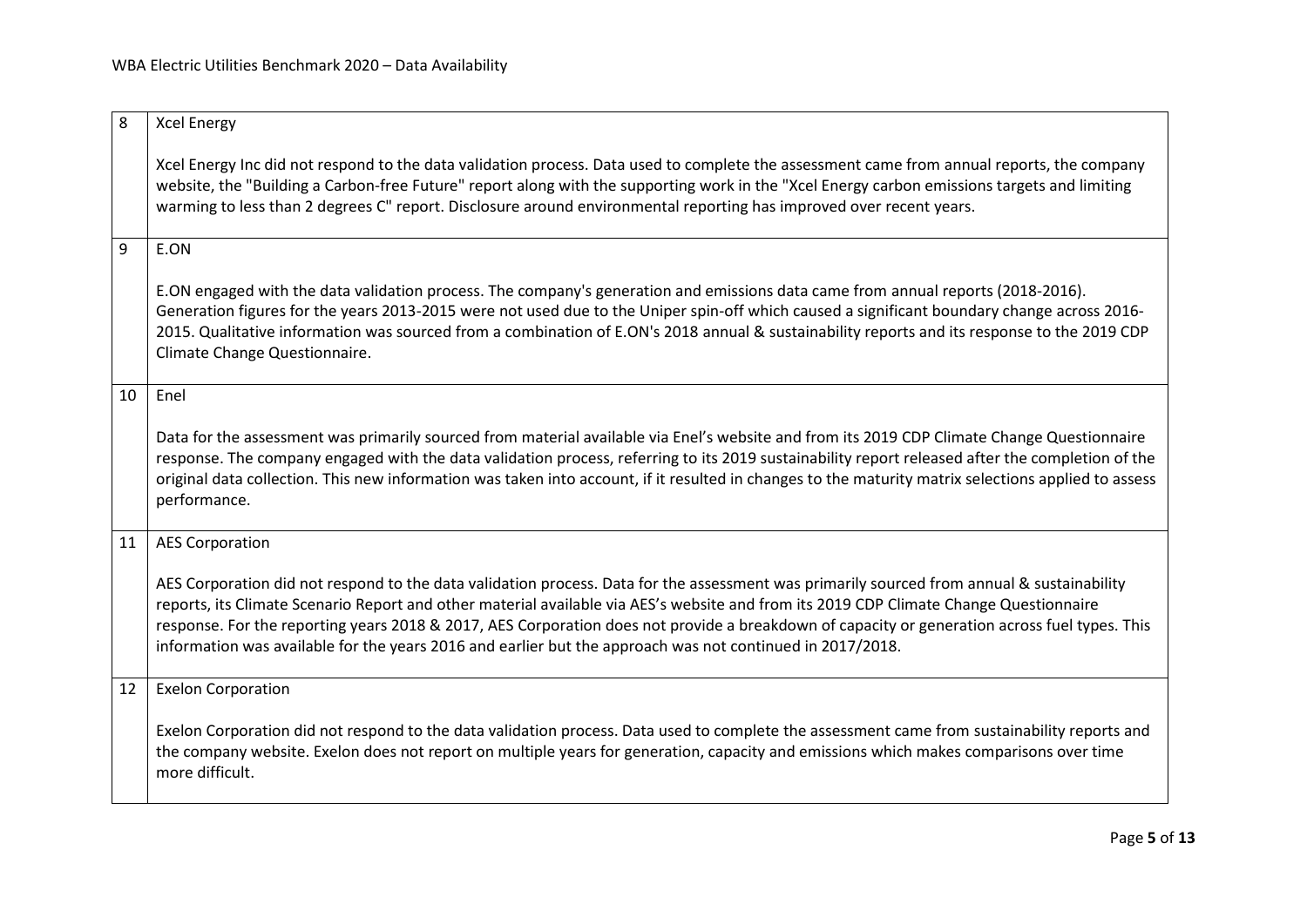<span id="page-5-3"></span><span id="page-5-2"></span><span id="page-5-1"></span><span id="page-5-0"></span>

| 13 | CLP Holdings (中電集團)                                                                                                                                                                                                                                                                                                                                                                                                                                                                                                                                                               |
|----|-----------------------------------------------------------------------------------------------------------------------------------------------------------------------------------------------------------------------------------------------------------------------------------------------------------------------------------------------------------------------------------------------------------------------------------------------------------------------------------------------------------------------------------------------------------------------------------|
|    | CLP publishes annual reports and sustainability reports. These provide generation, capacity and emissions data per fuel type. It has provided a<br>breakdown of own generation, versus own generation and energy purchase since 2015. CLP has also responded to the CDP Climate Change<br>Questionnaire for many years and has a low-carbon transition plan called Climate Vision 2050. CLP engaged in the data validation process for<br>this assessment.                                                                                                                        |
|    | CLP has shifted to including long-term capacity and energy purchase (often referred to as purchased power agreements) in its climate targets,<br>however, this assessment has only included generation by the company itself and not long-term capacity and energy purchase in its calculations<br>of emissions intensity. This is in order to remain consistent with the other assessments in this benchmark, which use own generation data only<br>wherever possible.                                                                                                           |
| 14 | <b>Dominion Energy</b>                                                                                                                                                                                                                                                                                                                                                                                                                                                                                                                                                            |
|    | Quantitative and qualitative data for the 2018 reporting year and the five previous years was collected from reports shared via the company's<br>website as well as from the company's 2019 CDP Climate Change Questionnaire response. The company was invited to provide feedback on the<br>data collected for the performance assessment but did not engage.                                                                                                                                                                                                                    |
| 15 | <b>CEZ Group</b>                                                                                                                                                                                                                                                                                                                                                                                                                                                                                                                                                                  |
|    | Generation, capacity and emissions data was available in annual and sustainability reports. No breakdown of capacity per generation type was<br>found for the year 2013. The company's low-carbon transition plan is incorporated into the company's strategy and extra detail is provided in<br>the company's "Investment story" presentation for investors. Research and development expenditure is reported by segment, but there is no<br>breakdown of expenditure invested in low-carbon technologies. CEZ Group engaged in the data validation process for this assessment. |
| 16 | Vistra Energy Corp                                                                                                                                                                                                                                                                                                                                                                                                                                                                                                                                                                |
|    | Vistra Energy Corporation responded to the data validation process. Data for this assessment was obtained from annual financial and other<br>reports and the company website.                                                                                                                                                                                                                                                                                                                                                                                                     |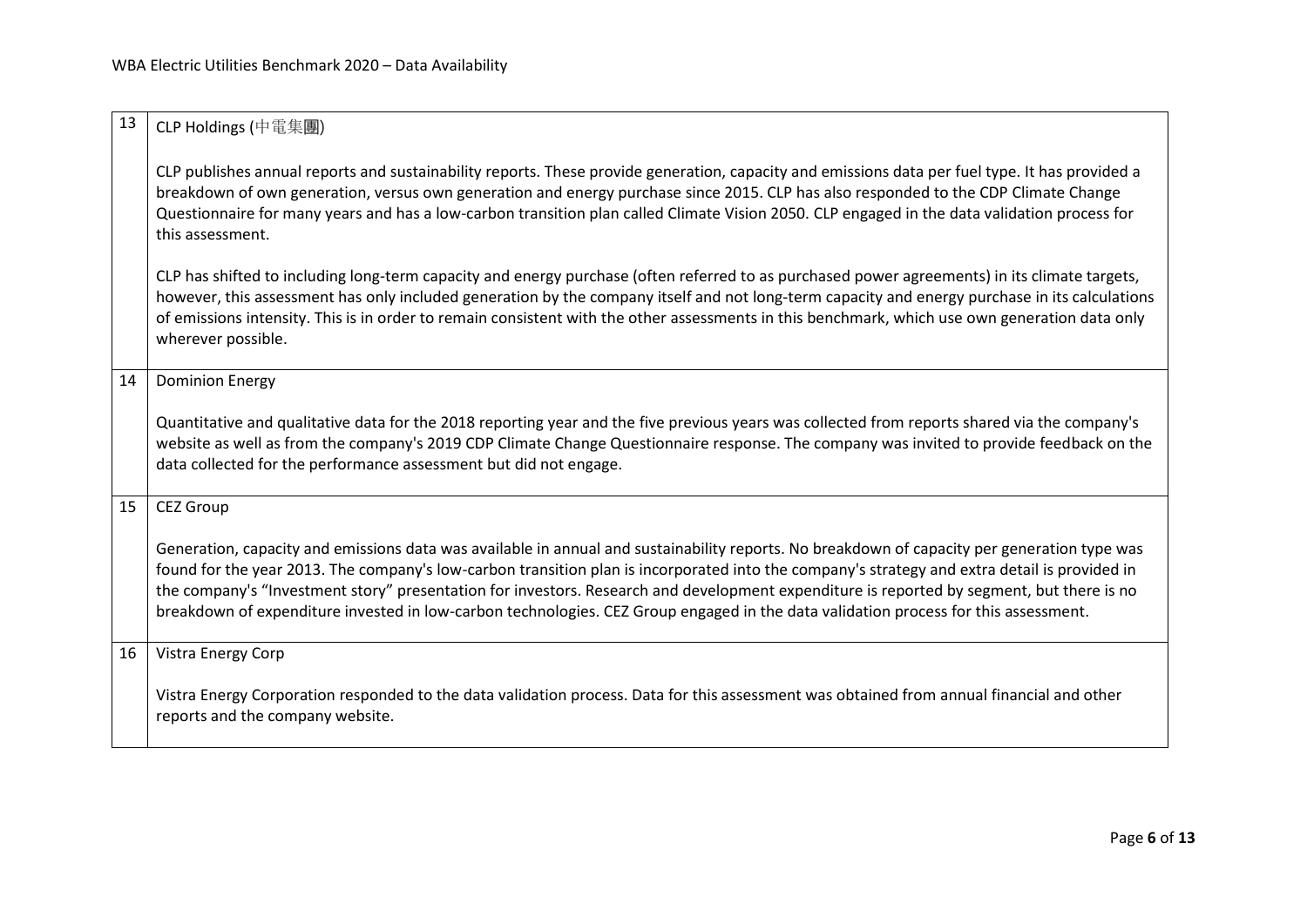<span id="page-6-4"></span><span id="page-6-3"></span><span id="page-6-2"></span><span id="page-6-1"></span><span id="page-6-0"></span>

| 17 | Eletrobras                                                                                                                                                                                                                                                                                                                                                                                                                                                                                                                                                                                     |
|----|------------------------------------------------------------------------------------------------------------------------------------------------------------------------------------------------------------------------------------------------------------------------------------------------------------------------------------------------------------------------------------------------------------------------------------------------------------------------------------------------------------------------------------------------------------------------------------------------|
|    | Eletrobras did not respond to the data validation process. The company's generation and emissions data came from annual reports (2018-2013).<br>Qualitative information was sourced from a combination of Eletrobras's 2019 annual report, the company website and its response to the 2019<br>CDP Climate Change Questionnaire.                                                                                                                                                                                                                                                               |
| 18 | <b>Tohoku Electric Power</b>                                                                                                                                                                                                                                                                                                                                                                                                                                                                                                                                                                   |
|    | Tohoku did not engage with the data validation process. The company's generation and emissions data came from its 2019 Factbook. Qualitative<br>information was sourced from a combination of Tohoku's 2019 Integrated Report, its Environmental Action Report and its response to the 2019<br>CDP Climate Change Questionnaire.                                                                                                                                                                                                                                                               |
| 19 | State Power Investment Corporation (SPIC) (国家电力投资集团)                                                                                                                                                                                                                                                                                                                                                                                                                                                                                                                                           |
|    | SPIC did not engage with the data validation process. The company's generation and emissions data came from annual reports (2018-2013).<br>Qualitative information was sourced from SPIC's annual reports.                                                                                                                                                                                                                                                                                                                                                                                     |
| 20 | American Electric Power (AEP)                                                                                                                                                                                                                                                                                                                                                                                                                                                                                                                                                                  |
|    | AEP responded to the data validation process. The company's generation and emissions data came from annual reports (2018-2013). Qualitative<br>information was sourced from a combination of annual reports, the Strategic Vision document, the company website and its response to the<br>2019 CDP Climate Change Questionnaire. AEP's data is at a very summary level and misses a number of key, useful pieces of information such as<br>emissions intensity data. Its 2019 EEI ESG/Sustainability Report is weaker than the pilot version which included a useful quantitative data table. |
| 21 | <b>RWE</b>                                                                                                                                                                                                                                                                                                                                                                                                                                                                                                                                                                                     |
|    | RWE engaged with the data validation process. Feedback relating to the company's updated targets, strategy and recently released 2019 annual<br>report were integrated into the assessment. The company's generation and emissions data came from annual reports (2018-2013). Qualitative<br>information was sourced from a combination of RWE's 2018 & 2019 annual reports and its response to the 2019 CDP Climate Change<br>Questionnaire.                                                                                                                                                  |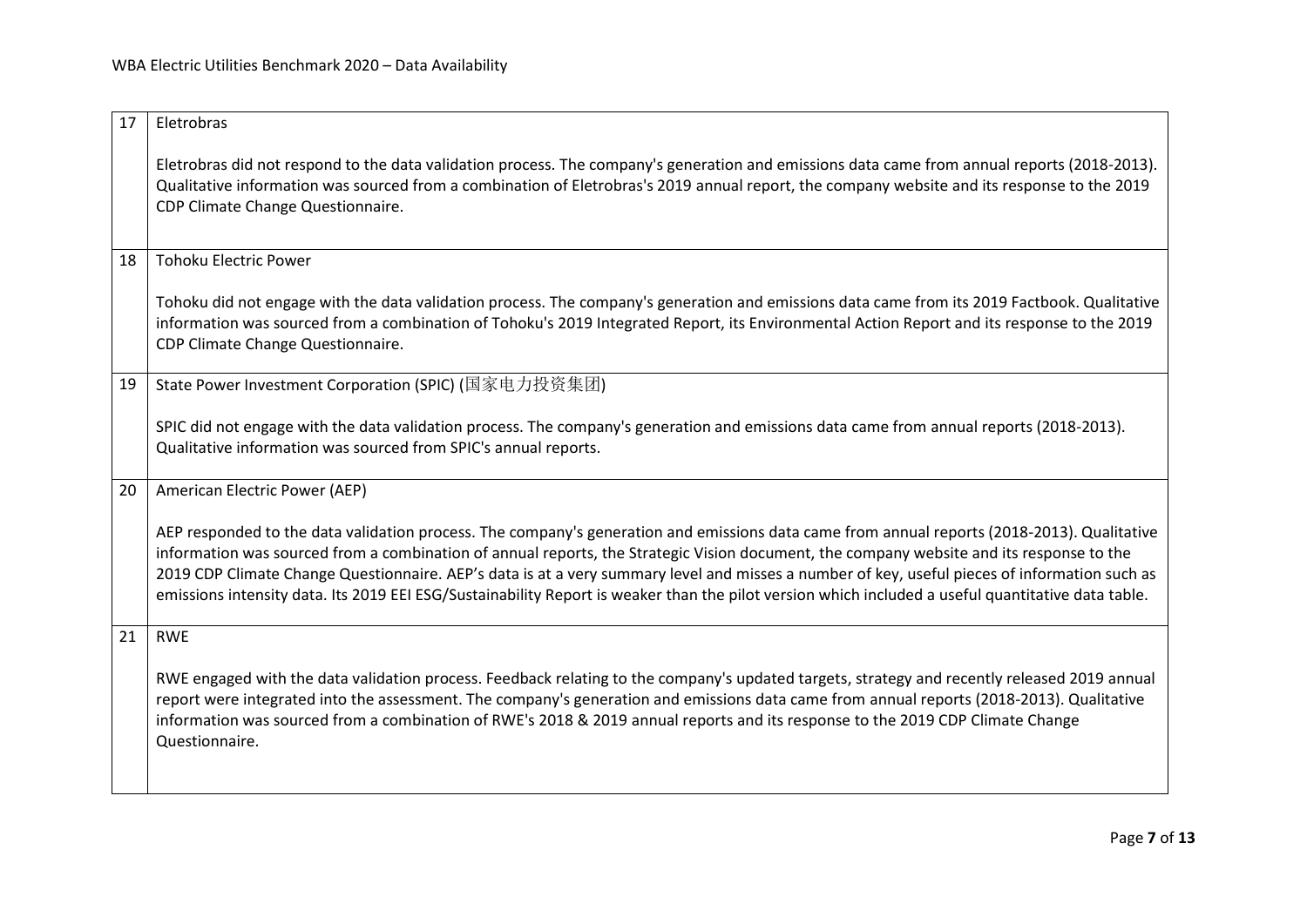<span id="page-7-4"></span><span id="page-7-3"></span><span id="page-7-2"></span><span id="page-7-1"></span><span id="page-7-0"></span>

| 22 | Kyushu Electric Power                                                                                                                                                                                                                                                                                                                                                                                                                                                                                                                                                                                                                                                                                                                                                                  |
|----|----------------------------------------------------------------------------------------------------------------------------------------------------------------------------------------------------------------------------------------------------------------------------------------------------------------------------------------------------------------------------------------------------------------------------------------------------------------------------------------------------------------------------------------------------------------------------------------------------------------------------------------------------------------------------------------------------------------------------------------------------------------------------------------|
|    | Generation, capacity and emissions data was available through annual reports and company factbooks. The company does not provide a<br>breakdown of own generated and purchased power, possibly in part because it is a vertically integrated utility in Kyushu. The company does not<br>have a clear low-carbon transition plan in one place, but relevant information is across its 2018 Environmental Report, Group Management<br>Vision, 2019 Annual Report and website. While the company responded to the CDP Climate Change Questionnaire in 2018, it did not respond to<br>the 2019 CDP Climate Change Questionnaire. Consequently, some data was collected from its 2018 response. Kyushu Electric Power did not<br>engage in the data validation process for this assessment. |
| 23 | Kansai Electric Power Company (KEPCO)                                                                                                                                                                                                                                                                                                                                                                                                                                                                                                                                                                                                                                                                                                                                                  |
|    | Data for the assessment was sourced from the company's 2019 CDP Climate Change Questionnaire response and from materials available on<br>the company's website. However, it was not always clear which year was being referred to in the reporting of power generation, capacity and<br>emissions intensity. Country generation trends were applied to estimate forward-looking emissions in the absence of clear asset level<br>decommissioning and new commissioning dates in the GlobalData dataset. The company was invited to validate data collected for the<br>performance assessment but did not provide feedback.                                                                                                                                                             |
| 24 | Southern Co                                                                                                                                                                                                                                                                                                                                                                                                                                                                                                                                                                                                                                                                                                                                                                            |
|    | Southern Company did not respond to the data validation process. Data used to complete this assessment came from Southern Company's<br>annual reports, the "Planning for a low-carbon future" document, SEC filings and the company website.                                                                                                                                                                                                                                                                                                                                                                                                                                                                                                                                           |
| 25 | Uniper                                                                                                                                                                                                                                                                                                                                                                                                                                                                                                                                                                                                                                                                                                                                                                                 |
|    | Uniper did not engage with the data validation process. The company's generation and emissions data came from annual reports (2018-2016).<br>Qualitative information was sourced from a combination of Uniper's 2018 and 2019 annual reports and its response to the 2019 CDP Climate<br>Change Questionnaire.                                                                                                                                                                                                                                                                                                                                                                                                                                                                         |
| 26 | <b>Origin Energy</b>                                                                                                                                                                                                                                                                                                                                                                                                                                                                                                                                                                                                                                                                                                                                                                   |
|    | Origin responded to the data validation process. The company's generation and emissions data came from annual reports (2018-2013).<br>Qualitative information was sourced from a combination of Origin's annual sustainability and financial reports, its Scenario analysis report and<br>its response to the 2019 CDP Climate Change Questionnaire.                                                                                                                                                                                                                                                                                                                                                                                                                                   |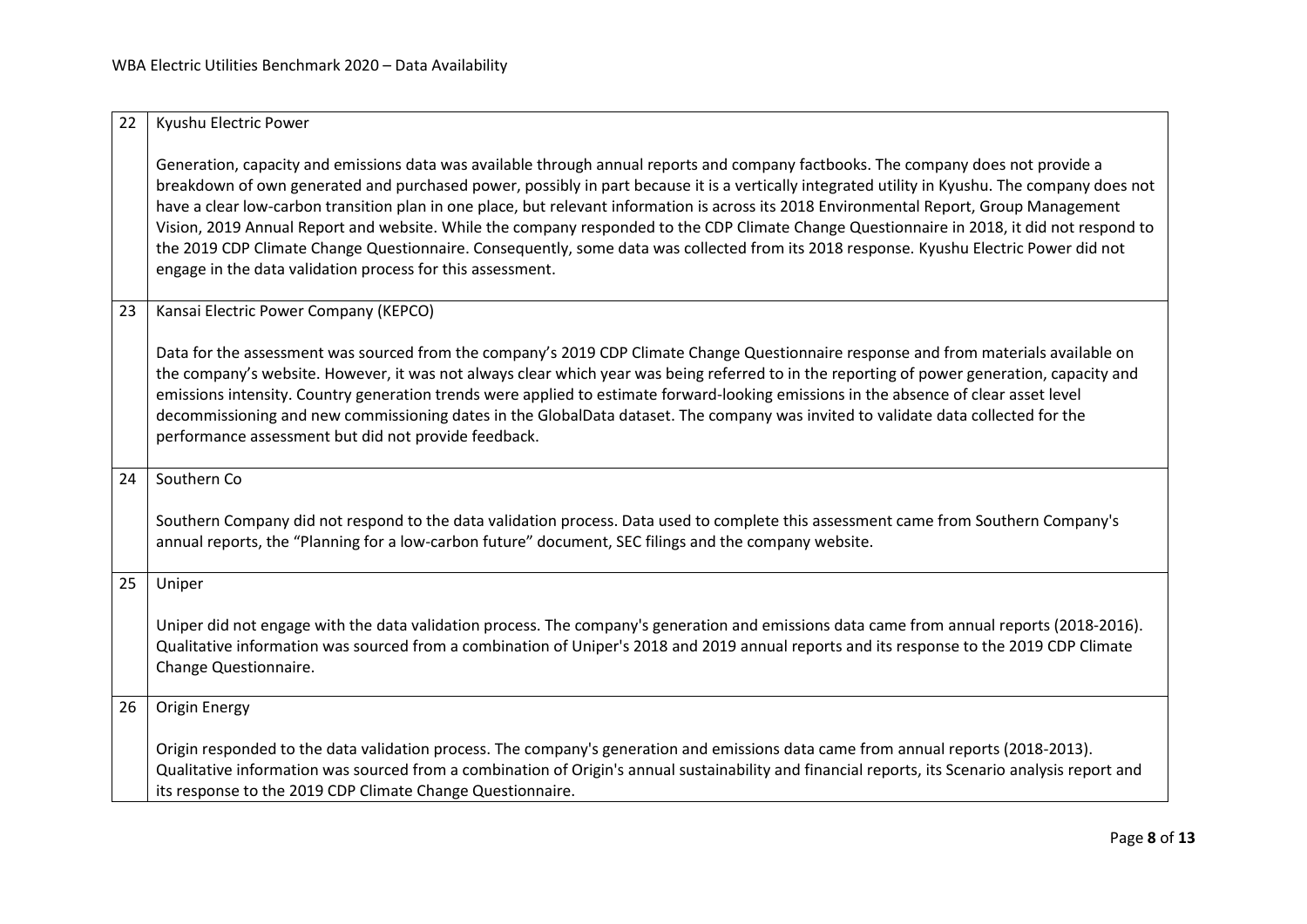<span id="page-8-3"></span><span id="page-8-2"></span><span id="page-8-1"></span><span id="page-8-0"></span>

| 27 | Duke Energy                                                                                                                                                                                                                                                                                                                                                                                                                                                                                                                                                     |
|----|-----------------------------------------------------------------------------------------------------------------------------------------------------------------------------------------------------------------------------------------------------------------------------------------------------------------------------------------------------------------------------------------------------------------------------------------------------------------------------------------------------------------------------------------------------------------|
|    | Most of the data for this assessment was collected during the first quarter of 2020, i.e. before the release of the company's latest 2020 Climate<br>Report. Quantitative and qualitative data for the 2018 reporting year and the five previous years was collected from reports shared via the<br>company's website as well as from the company's 2019 CDP Climate Change Questionnaire response. The company was invited to provide<br>feedback on the data collected for the performance assessment but did not engage.                                     |
| 28 | Perusahaan Listrik Negara (PLN)                                                                                                                                                                                                                                                                                                                                                                                                                                                                                                                                 |
|    | PLN has annual and sustainability reports in English and Indonesian. There is a low-carbon transition plan within the 2018 Sustainability Report<br>(p.133-140). It has generation (own generation, as well as own plus purchased) data by fuel type for 2013 to 2018. It has total capacity data<br>(own and own plus purchased) for 2013 to 2018, though no clear split by type. Emissions data per fuel type was only found for 2016 to 2018.<br>The company does not yet disclose to CDP but did engage in the data validation process for this assessment. |
| 29 | <b>Tenaga Nasional</b>                                                                                                                                                                                                                                                                                                                                                                                                                                                                                                                                          |
|    | Tenaga Nasional Berhad (TNB) reports its generation and capacity breakdown by fuel type its annual reports. It also has been measuring and<br>reporting its emissions by fuel type since 2016. It has improved at reporting the geographical distribution of generation and capacity. The<br>company's low-carbon transition plan is integrated into its sustainability reports. TNB does not disclose to CDP and did not respond to the data<br>validation process.                                                                                            |
| 30 | Chugoku Electric Power Company                                                                                                                                                                                                                                                                                                                                                                                                                                                                                                                                  |
|    | Chugoku did not engage with the company data validation process. The company's generation and emissions data came from annual reports<br>(2018-2013). Qualitative information was sourced from a combination of Chugoku's 2019 annual report and its response to the 2019 CDP<br>Climate Change Questionnaire.                                                                                                                                                                                                                                                  |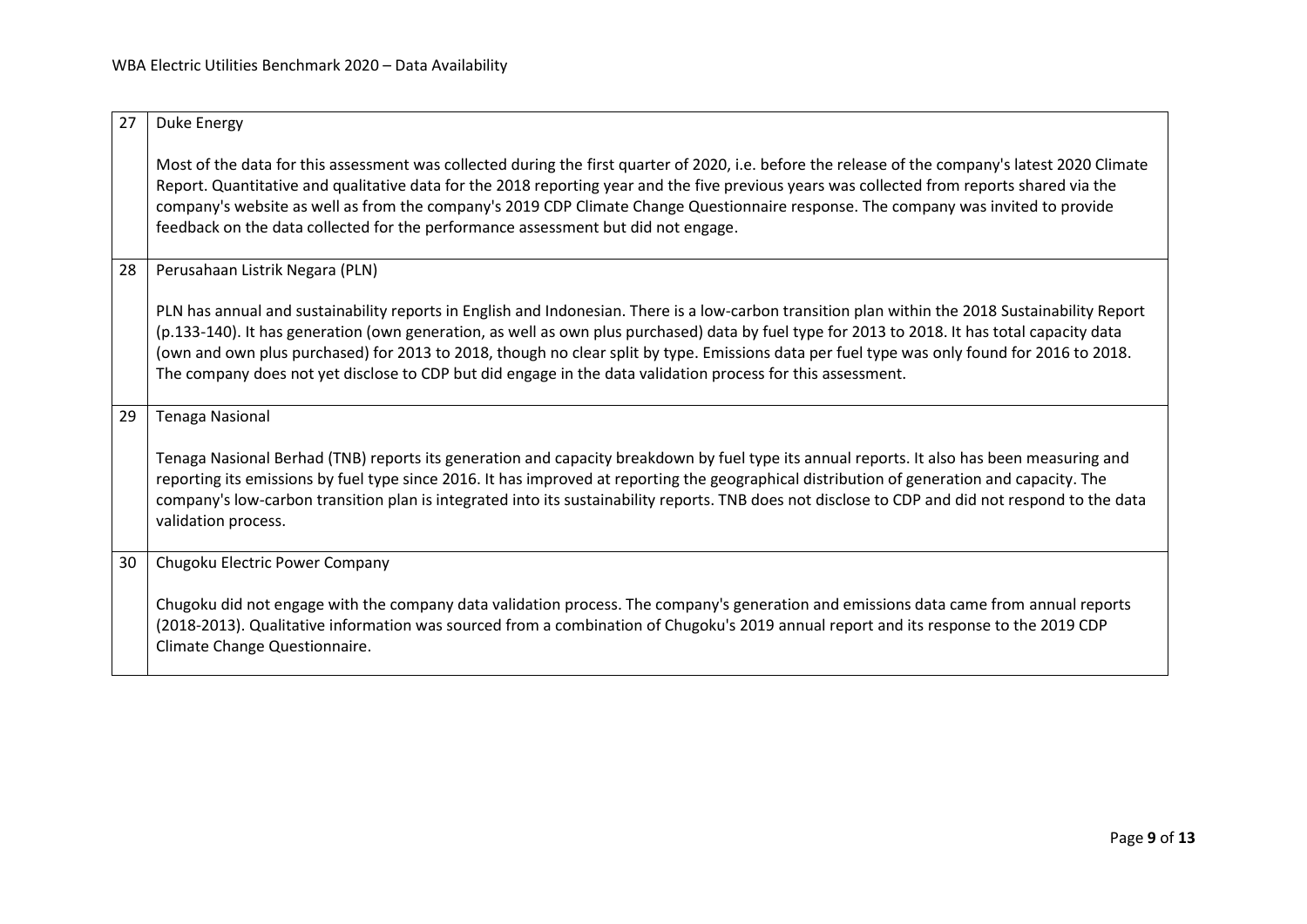<span id="page-9-4"></span><span id="page-9-3"></span><span id="page-9-2"></span><span id="page-9-1"></span><span id="page-9-0"></span>

| 31 | EnBW Energie Baden-Württemberg                                                                                                                                                                                                                                                                                                                                                               |
|----|----------------------------------------------------------------------------------------------------------------------------------------------------------------------------------------------------------------------------------------------------------------------------------------------------------------------------------------------------------------------------------------------|
|    | Company specific data for this assessment was collected from the company's 2019 CDP Climate Change Questionnaire response and from<br>materials available publicly from its website. Data on asset mix and projected (de)commissioning dates was sourced from GlobalData. The<br>company was invited to validate data collected for the performance assessment but did not provide feedback. |
| 32 | <b>Chubu Electric Power</b>                                                                                                                                                                                                                                                                                                                                                                  |
|    | Chubu did not engage with the company data validation process. Generation and emissions data came mainly from the 2019 annual report with<br>older data from the relevant annual report. Qualitative information was sourced from a combination of recent annual reports and its response<br>to the 2019 CDP Climate Change Questionnaire.                                                   |
| 33 | <b>NextEra Energy</b>                                                                                                                                                                                                                                                                                                                                                                        |
|    | Data used to complete this assessment came from NextEra Energy's annual reports, SEC filings and the company website. The company has<br>easily accessible generation, capacity and emissions data on its website for the years 2018-2014. It was not possible to identify these data points<br>for 2013. The company did not engage with the data validation process.                       |
| 34 | Pacific Gas and Electric (PG&E)                                                                                                                                                                                                                                                                                                                                                              |
|    | Data used to complete this assessment came from PG&E's sustainability reports, proxy statements, 2019 CDP Climate Change Questionnaire<br>response and the company website. The company did not engage with the data validation process.                                                                                                                                                     |
| 35 | Fortum                                                                                                                                                                                                                                                                                                                                                                                       |
|    | Fortum provides generation, capacity and emissions data in its annual and sustainability reports. Its low-carbon transition plan is integrated into<br>its sustainability reports. It is a CDP responder - data used to complete the assessment came from its 2019 CDP Climate Change Questionnaire -<br>and it engaged in the data validation process.                                      |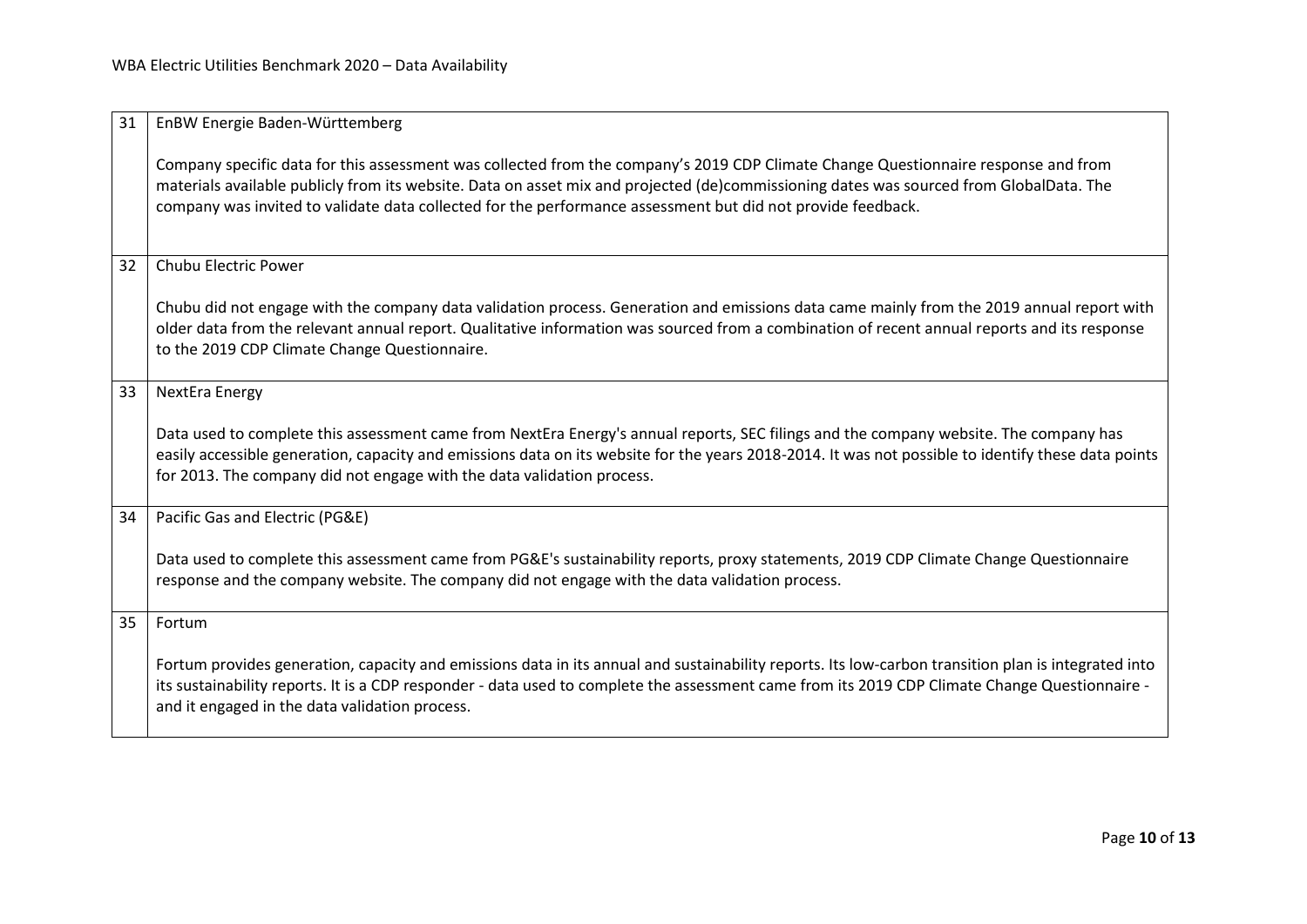<span id="page-10-4"></span><span id="page-10-3"></span><span id="page-10-2"></span><span id="page-10-1"></span><span id="page-10-0"></span>

| 36    | <b>AGL Energy</b>                                                                                                                                                                                                                                                                                                                                                                                                                                                                                                                                                                                                                                                                                                                                                                                                                                                                                                                                                                                                     |
|-------|-----------------------------------------------------------------------------------------------------------------------------------------------------------------------------------------------------------------------------------------------------------------------------------------------------------------------------------------------------------------------------------------------------------------------------------------------------------------------------------------------------------------------------------------------------------------------------------------------------------------------------------------------------------------------------------------------------------------------------------------------------------------------------------------------------------------------------------------------------------------------------------------------------------------------------------------------------------------------------------------------------------------------|
|       | AGL Energy Ltd responded to the data validation process. The company has a data centre on its website which contains most of the quantitative<br>data required for this assessment. Other qualitative data was sourced from annual reports, climate change mitigation scenario reports and its<br>response to the 2019 CDP Climate Change Questionnaire.                                                                                                                                                                                                                                                                                                                                                                                                                                                                                                                                                                                                                                                              |
| 37    | Tokyo Electric Power Company (TEPCO)                                                                                                                                                                                                                                                                                                                                                                                                                                                                                                                                                                                                                                                                                                                                                                                                                                                                                                                                                                                  |
|       | TEPCO did not engage with the data validation process. The company's generation and emissions data came from company factbooks,<br>integrated and annual reports (2018-2013). Qualitative information was sourced from a combination of TEPCO's 2019 Integrated Report and its<br>response to the 2019 CDP Climate Change Questionnaire.                                                                                                                                                                                                                                                                                                                                                                                                                                                                                                                                                                                                                                                                              |
| 38    | Taiwan Power Company (台灣電力公司)                                                                                                                                                                                                                                                                                                                                                                                                                                                                                                                                                                                                                                                                                                                                                                                                                                                                                                                                                                                         |
|       | Taiwan Power (Taipower) discloses own and purchased generation and capacity publicly through its sustainability reports. It also reports<br>absolute emissions and provides an emissions intensity figure. Please note the emissions intensity figure provided by Taipower in its public<br>reports is higher than the intensity figures used in this assessment because Taipower's calculation did not include nuclear generation, whilst this<br>assessment did include nuclear generation in its emissions intensity calculation. Additionally, in 2019 the company published its "White Paper<br>on the Environment" which includes additional details on its low-carbon transition plan to those found in its sustainability reports. Taipower has<br>established an emissions target, but only for its thermal units, meaning it could not be considered in this assessment, as discussed in the<br>company's scorecard. Taipower does not report to CDP and did not engage during the data validation process. |
| 39    | Korea Electric Power Corporation (KEPCO/Hanjeon)                                                                                                                                                                                                                                                                                                                                                                                                                                                                                                                                                                                                                                                                                                                                                                                                                                                                                                                                                                      |
| $(=)$ | KEPCO did not engage with the data validation process. The company's generation and emissions data came from 20-F reports (2018-2013).<br>Qualitative information was sourced from a combination of KEPCO's 2018 20-F report, its 2019 Sustainability Report and its response to the<br>2019 CDP Climate Change Questionnaire.                                                                                                                                                                                                                                                                                                                                                                                                                                                                                                                                                                                                                                                                                        |
| 39    | <b>NTPC</b>                                                                                                                                                                                                                                                                                                                                                                                                                                                                                                                                                                                                                                                                                                                                                                                                                                                                                                                                                                                                           |
| $(=)$ | NTPC publishes annual reports and sustainability reports which provide emissions, generation and capacity data. It also responded to the CDP<br>Climate Change Questionnaire in 2019 for the first time. NTPC did not engage in the data validation process.                                                                                                                                                                                                                                                                                                                                                                                                                                                                                                                                                                                                                                                                                                                                                          |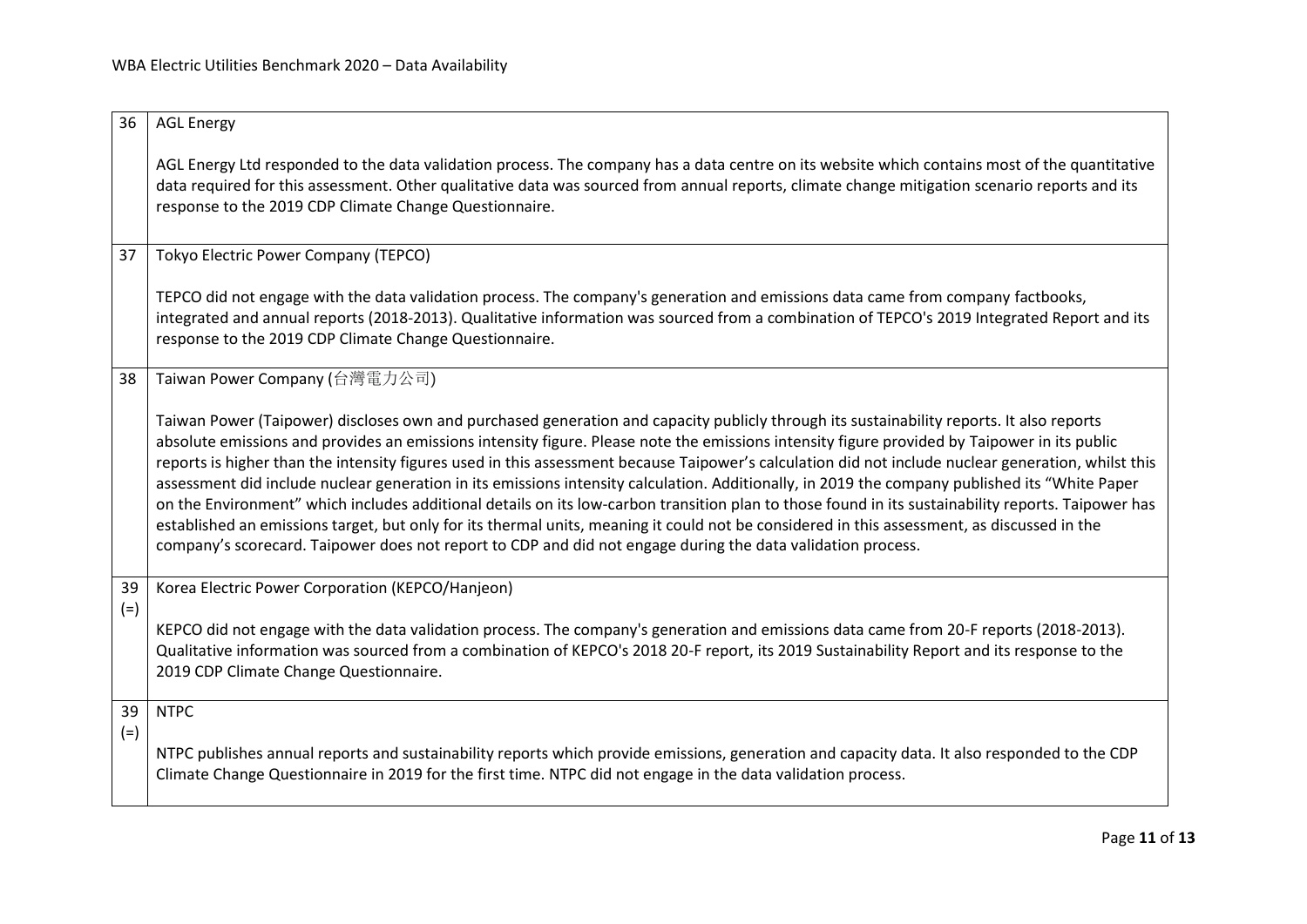<span id="page-11-3"></span><span id="page-11-2"></span><span id="page-11-1"></span><span id="page-11-0"></span>

| <b>Eskom Holdings</b><br>41                                                                                                                                                                                                                                                                                                                                                                                                                                                                                                                                                                                                                                                                                                                                                                                                                                                                                             |
|-------------------------------------------------------------------------------------------------------------------------------------------------------------------------------------------------------------------------------------------------------------------------------------------------------------------------------------------------------------------------------------------------------------------------------------------------------------------------------------------------------------------------------------------------------------------------------------------------------------------------------------------------------------------------------------------------------------------------------------------------------------------------------------------------------------------------------------------------------------------------------------------------------------------------|
| The company was invited to provide feedback on the data collected for the performance assessment but did not engage. Lack of data<br>transparency was a major issue hampering assessment of Eskom's progress on low-carbon transition. The company did respond to the 2019 CDP<br>Climate Change Questionnaire but many of the answers lacked the required detail. Quantitative data for the 2018 reporting year and the five<br>previous years was collected from reports shared via the company's website but few specific details on low-carbon transition planning were<br>found in these reports. The RepRisk information platform was consulted to inform the narrative part of the assessment. However, it should be<br>noted that the company's adoption of the King IV™ corporate governance code has resulted in information on reputational risk already being<br>available from its 2019 Integrated Report. |
| 42<br>Inter RAO                                                                                                                                                                                                                                                                                                                                                                                                                                                                                                                                                                                                                                                                                                                                                                                                                                                                                                         |
| The company did not engage in the data validation process for this assessment but responded to CDP's Climate Change Questionnaire in 2019,<br>2018 and 2017. Inter RAO's 2013-2015 annual reports are difficult to extract information from. Total figures per fuel type are not provided,<br>instead they are reported by operating regions which requires capturing information from multiple areas in the report to compile into a total<br>figure. The summed total across regions are often out by the total figure reported by Inter RAO by ~0.1%. Reports for the years 2016-2018 do<br>not have this problem - the company reports group totals per fuel type.                                                                                                                                                                                                                                                  |
| Comision Federal de Electricidad (CFE)<br>43                                                                                                                                                                                                                                                                                                                                                                                                                                                                                                                                                                                                                                                                                                                                                                                                                                                                            |
| CFE did not engage with the data validation process. The company does not respond to the CDP Climate Change Questionnaire. Generation and<br>capacity data came from the company's 2018-2013 annual reports. Qualitative information came from its 2018 annual report.                                                                                                                                                                                                                                                                                                                                                                                                                                                                                                                                                                                                                                                  |
| 44<br>China Three Gorges Corp (中国长江三峡集团)                                                                                                                                                                                                                                                                                                                                                                                                                                                                                                                                                                                                                                                                                                                                                                                                                                                                                |
| China Three Gorges did not engage with the data validation process. Information to complete this assessment came from the company's<br>website, annual and sustainability reports (2018-2013).                                                                                                                                                                                                                                                                                                                                                                                                                                                                                                                                                                                                                                                                                                                          |
|                                                                                                                                                                                                                                                                                                                                                                                                                                                                                                                                                                                                                                                                                                                                                                                                                                                                                                                         |